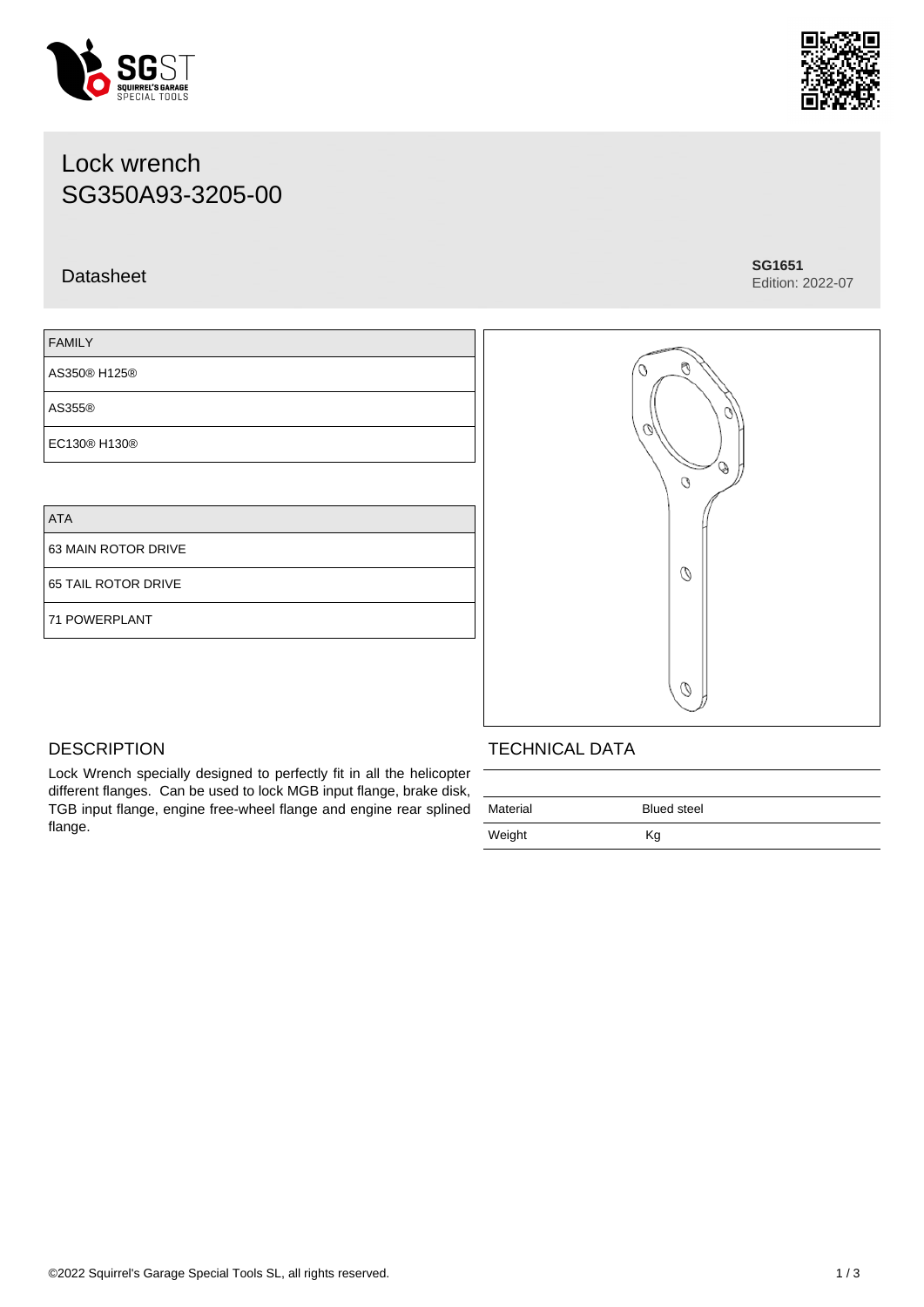

### SAFETY INSTRUCTIONS

This documentation contains important safety notes and instructions on use about Squirrel's Garage SL special tools. In-proper use of tools and non-observance of these safety notes can lead to personal injury and property damage. Squirrel's Garage SL shall accept no liability whatsoever for damage resulting from improper use.

Completely read, understand and observe the safety notes before use.

Use of Squirrel's Garage special tools is intended only for qualified skilled personnel.

Always use personal protective equipment (e.g. safety glasses, safety shoes, protective gloves, suitable working clothes) necessary to protect you from exposure to potential hazards.

Employers are responsible for the safe condition of tools and equipment used; they must notify supervisors and replace damaged tools. Socket wrenches shall not be used when jaws are sprung to the point that slippage occurs. Keep floor as clean and dry as possible to prevent accidental slips or trips when working with Squirrel's Garage special tools.